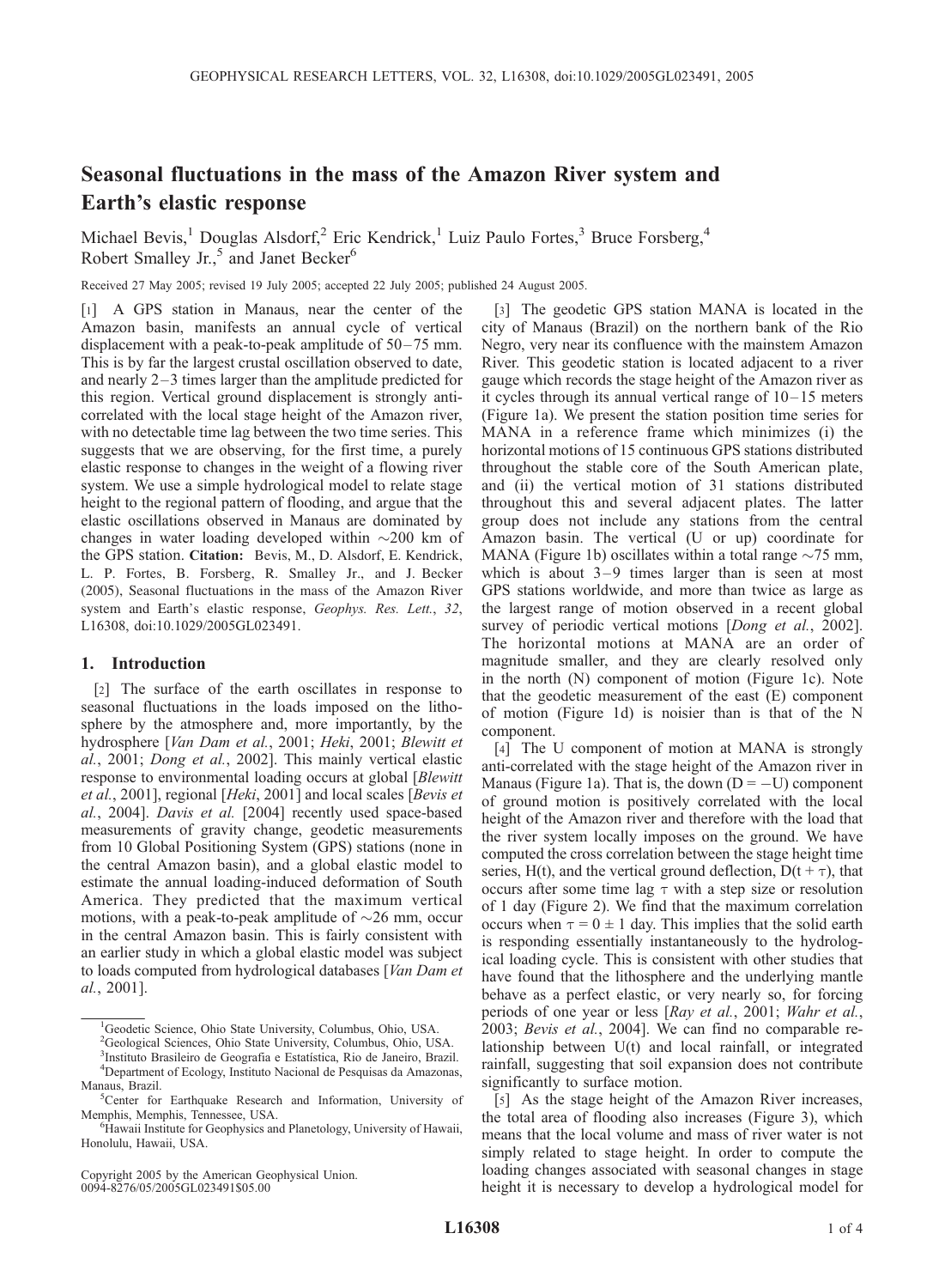

Figure 1. (a) Stage height time series H(t) observed in Manaus, (b) daily solutions for the upwards component of displacement U(t) at GPS station MANA (red dots), and the model prediction (solid curve), (c) and (d) geodetic measurements (red dots) and model predictions (solid curves) for the north and east components of displacement.

the river system near Manaus. Accurate regional models for the distribution of river water within the Amazon basin are not yet available, because very few river gauges have been deployed in a vast area characterized by a complicated pattern of inundation and drainage. However, it is possible to produce a simple model [Richey et al., 1989] for a river system in the immediate vicinity of a river gauge. The implied surface loads can be used to drive an elastic model so as to predict the surface displacement at any given point.

### 2. The Hydrological Model

[6] We developed a simple model that fills the 3 arc second cells in the Shuttle Radar Topography Mission digital elevation model (SRTM DEM) with water elevations extrapolated along a sloping plane emanating from the Manaus stream gauge. Ideally, this simple model would incorporate measurements from the few surrounding stream gauges, but no data are available for the time period



Figure 2. The strength of the correlation between stage height H(t) and downwards crustal displacement  $D(t + \tau)$  as a function of the time lag  $\tau$ . No time lag is detected.



**Figure 3.** The patterns of flooding in a  $10^{\circ}$  by  $10^{\circ}$  section of the central Amazon basin nearly centered on the GPS station MANA in Manaus (red dot). This is an overlay of two mosaics constructed by the Global Rain Forest Mapping project using JERS-1 L-band SAR images over the entire Amazon Basin [Rosenqvist et al., 2000]. One mosaic was acquired during the low-water period of late 1995 and the second during peak stage in 1996. Dark blue indicates channels that always contain water, white depicts floodplains that seasonally flood and drain; green represents non-flooded areas [Hess et al., 2003].

matching GPS acquisitions. To ensure reasonable approximation to continuity, we summed volumes from cells falling within the regional areas used in the continuity approach of Richey et al. [1989] and adjusted the slope on the plane emanating from Manaus until a match was found. The resulting slope of 3.0 cm/km is within the expected range [Birkett et al., 2002]. The  $10^{\circ} \times 10^{\circ}$  study location was divided into channel, floodplain, and non-flooded regions using the Synthetic Aperture Radar (SAR) based classification of Hess et al. [2003]. Channel volumes are constrained by annual averages from stream gauges located on the Amazon and Negro rivers. The volumes from the much smaller tributaries draining non-flooded areas are unknown. Floodplain volumes are poorly constrained by Richey et al. [1989] such that *Alsdorf* [2003] integrated spaceborne interferometric SAR measurements of water level changes [Alsdorf et al., 2000] and suggested an error of 30%. Therefore, in the load modeling we used 100% of the channel volumes found in our simple hydrologic model, 70% of the floodplain volumes and none of the volumes for the small tributaries draining non-flooded regions. This simple hydrologic model is designed to provide first-order relationships between water volumes and mass loading. Further refinements require additional hydraulic measurements not currently available [Alsdorf and Lettenmaier, 2003].

# 3. The Elastic Model

[7] In surface loading problems the lateral scale of the load sets the vertical scale for deformation within the half space. For example, if a uniform downwards pressure is exerted on the surface of a homogeneous elastic half space within a circular loading area with radius R, then half of the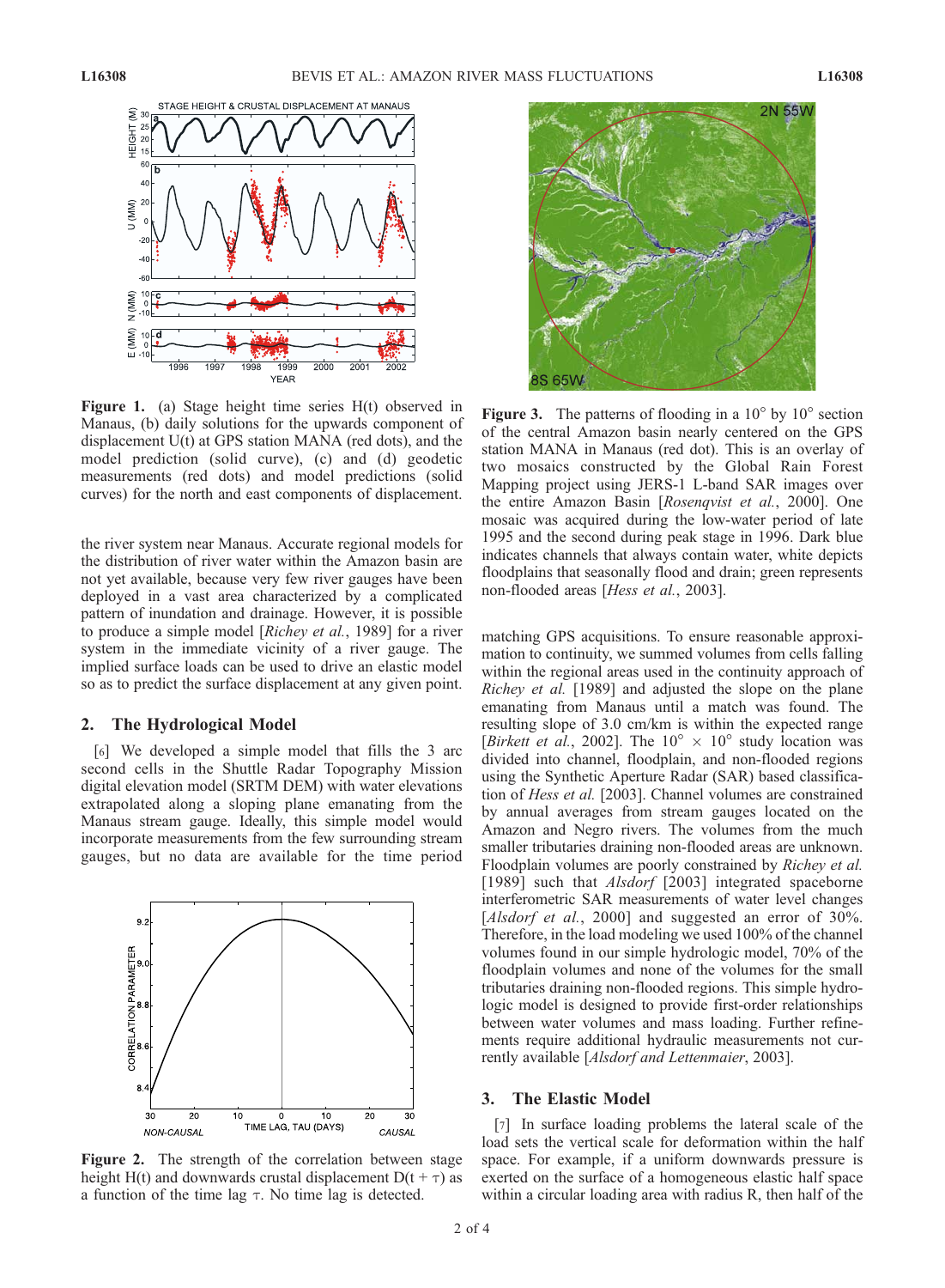

Figure 4. The contribution of the water loads in each of a series of concentric annuli, centred on GPS station MANA, to the total vertical displacement predicted for MANA by the coupled hydrological and elastic models. The two curves indicate the radial or annular influence functions for low (15 m) and high (29 m) stage heights. The extent of the outermost annulus is shown by the dotted ring in Figure 3, which indicates that part of our model domain (near the four corners) lies beyond the outer annulus.

resulting elastic strain energy stored in the entire half space resides in the cylindrical volume with radius 1.5 R and depth 1.25 R which immediately underlies and is centered on the surface load.

[8] We shall show that the vertical response at MANA is dominated by surface loads with a horizontal scale of  $\sim$ 10<sup>2</sup> km. As a result, the associated surface displacements are sensitive to the elastic structure of the crust and lithospheric mantle, and to a lesser extent to that of the asthenosphere, but are insensitive to the elastic structure of the mesosphere and lower mantle. Unfortunately the shallow elastic structure of the earth beneath Manaus is not well known. If we could observe the displacements at say 5 – 10 GPS stations located at different distances from the Amazon and Rio Negro, we could adopt a multilayered elastic model for the area, and attempt to infer the properties of these layers based on the observed response to annual loading cycles. But our displacement observations are confined to a single point and only the vertical component of displacement is very well resolved. Instead we adopt a simple model based on a uniform elastic half space [Becker and Bevis, 2004]. The loading response of this model is completely determined by two elastic parameters: Young's Modulus, Y, and Poisson's ratio,  $\nu$ . If  $\nu$  is restricted to the geophysically plausible range of 0.25 – 0.30, then the key control on the model response is the value assigned to Y [Bevis et al., 2004]. The elastic structure of the crust and uppermost mantle vary with depth, and so the elastic constants we adopt for our uniform half space model must represent a spatial average of these values over the depth range in which most of elastic support of the time-varying river load is actually achieved. We would expect this nominally uniform or effective value of Y to fall in the range  $60 - 160$  GPa, as discussed below.

# 4. Results and Discussion

[9] We assume that  $v = 0.25$  and select the value of Y so as to produce the maximum agreement with the geodetic

time series U(t). The best fit to the data, which is obtained when  $Y = 137.3$  GPa, is shown by the continuous curves in Figures 1b–1d. The model curve for U explains more than half of the variability apparent in the geodetic time series. Most, but not all, of the residual scatter in U (which has an RMS value of 11.8 mm) can be accounted for by daily positioning error. We can change the value assigned to  $\nu$  and recover identical fits by making small adjustments to the value of Y. For example, if  $\nu$  is assigned a value of 0.3, then  $Y = 133.3$  GPa. Predicted vertical displacement is so insensitive to the effective value of  $\nu$  that the model curve in Figure 1b is practically achieved with a single degree of freedom.

[10] In order to assess whether or not we are modeling the hydrologic load over a wide enough aperture to properly account for the loads inducing the displacement at Manaus, we consider two extreme values of stage height (15 m and 29 m), and determine what percentage of the total U displacement at MANA is contributed by those cells whose centers are located between  $R - 1.5$  km and  $R + 1.5$  km from MANA, for various values of R (Figure 4). We can see that the cells near the edge of our basin model are making a small but not negligible contribution to the predicted value for U. Accordingly we have slightly underestimated the load producing the vertical displacement at MANA, and so we have slightly overestimated Y. The annular influence functions (Figure 4) indicate that at low stage ( $H = 15$  m) the water loads producing half the displacement at MANA are located within 52 km of MANA, and during the high stage  $(H = 29 \text{ m})$  the corresponding radius is 88 km.

[11] The radially symmetric earth model PREM [Dziewonski and Anderson, 1981] indicates that the value of Y in mantle above the 220 km discontinuity falls in the range 168– 173 GPa. This whole earth model is believed to



Figure 5. Vertical profiles showing Young's modulus (Y) and Poisson's ratio  $(v)$  versus depth for a 'typical' continental setting. These curves were computed from a layered model for P wave velocity, S wave velocity, and density [*Mooney et al.*, 1998].